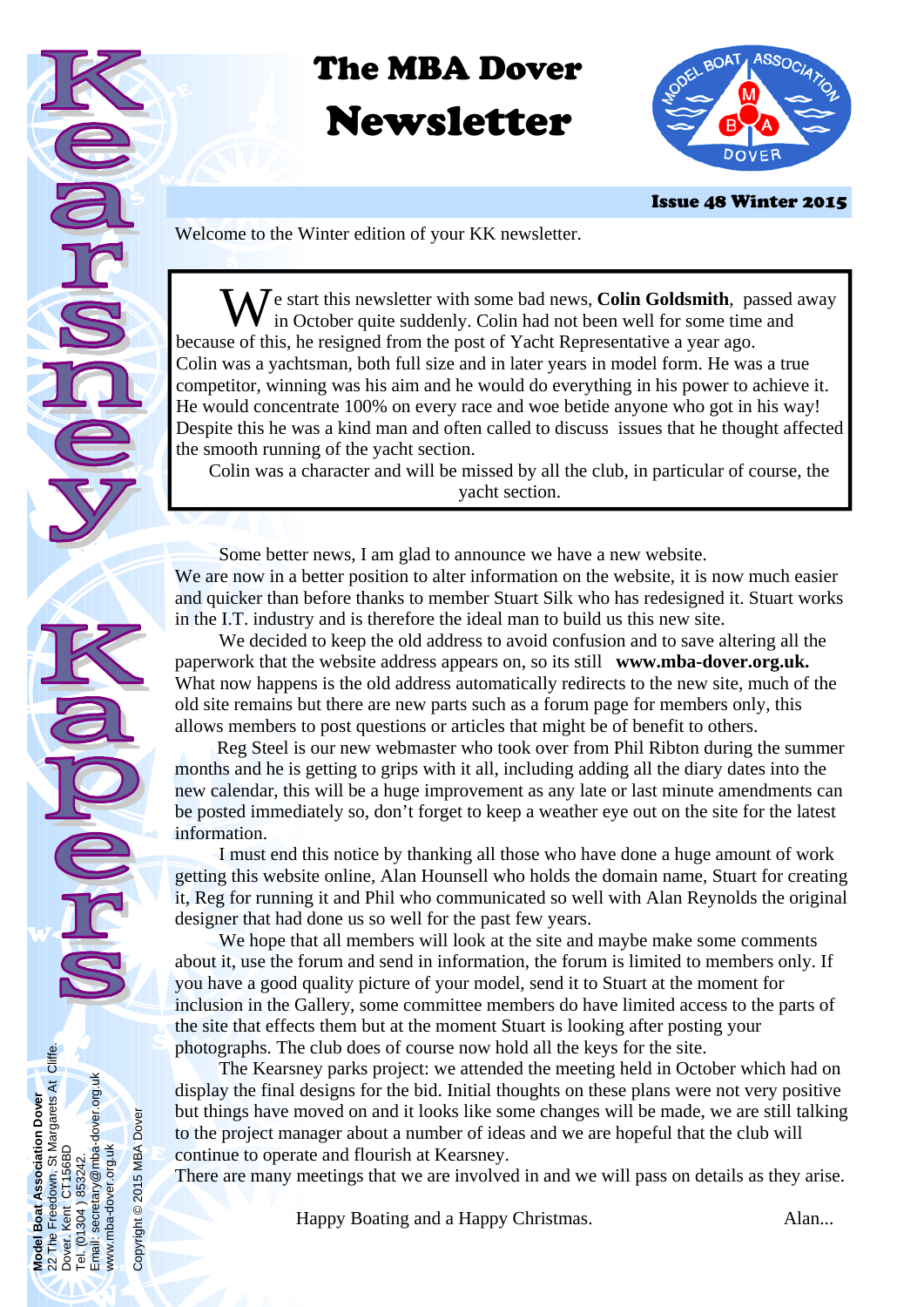#### **Kearsney Parks Project**  (Update)

 The plans mentioned on the front page were shown to members of the public at four separate presentations at Kearsney, Russell Gardens and the Kearsney Fete in October. Although concentrating on Russell Gardens, Kearsney Park featured heavily. The items that concern the MBA Dover were basically that the Council were considering moving the club out of the brick built storage and relocating us in two 20ft converted shipping containers slightly to the east of where we are at the moment. One other major problem would be caused by them not allocating any parking for able bodied members. There would be twelve allocated disabled parking spaces in the area around the refurbished café/tearooms, these spaces would be used for all disabled persons to park when using all facilities in the area.

These plans were discussed at our October meeting, it was agreed that we send a letter to the projects manager Jon Winder, outlining our concerns and offering an alternative, this consisted of us offering to stay where we are and swapping our garage store for one of the containers. We also sent our concerns that the zero rates and rent that is in place for the garage store might be lost and checked that the new container would retain the same financial conditions.

We did receive a reply from Jon Winder, apologising for causing the club any problems but he thought that the original plans would be the best solution. He also asked that if we requested a reasonable amount of general parking spaces, he would attempt to secure some.

When answers were available, the Council would inform the club of the findings.

The reply arrived early in November, they say that after considering the various options on our storage and the costings, it was highly likely that they would probably leave the situation unchanged, we will keep our brick built building and also the garage store! We do not have any further details or know whether they have changed the plans completely but there are meetings being set up which we are attending.

One thing that we have hopefully got sorted is that they say that the 3 or 4 parking spaces requested should be able to be accommodated……..Alan

…………………………………………………………………………………………………………….

#### **Planet Radio Control Systems**

This very popular radio seems to be ending production, many members use this make of R/C which has become very well respected and relatively cheap to buy. The club was informed of this by member Stuart Silk who had been told by Howes of Oxford that this was the situation.

An email was sent to Howes and a phone call also made that confirmed this. They told us that the Planet T7 transmitters were now unobtainable and the T5's are in short supply.

The receivers are made by another company for Planet, they are still available and should not be a problem.

Apparently the UK are the major users of this R/C according to J Perkins the importers, it is not so popular in other countries therefore it is not viable to continue production.

#### ……………………………………………………………………………………………………………. **Model Engineering Exhibition and Competition (Sandown)**

This show will not happen in 2015 but hopefully will return in 2016 bigger and better and at a new location. It has been the major show in the UK for many years but has been in decline recently.

The Alexandra Palace Model Engineering show will take place as usual on 15/16/17th January 2016. "Buzzlines" the Folkestone coach company are running a coach to this event and also the Brighton Modelworld show in February. I know of at least two members who are using this service, I believe the cost is around £30.00 which includes your entry to the show(s). Well worth considering especially as parking in Brighton could cost you almost as much on it's own.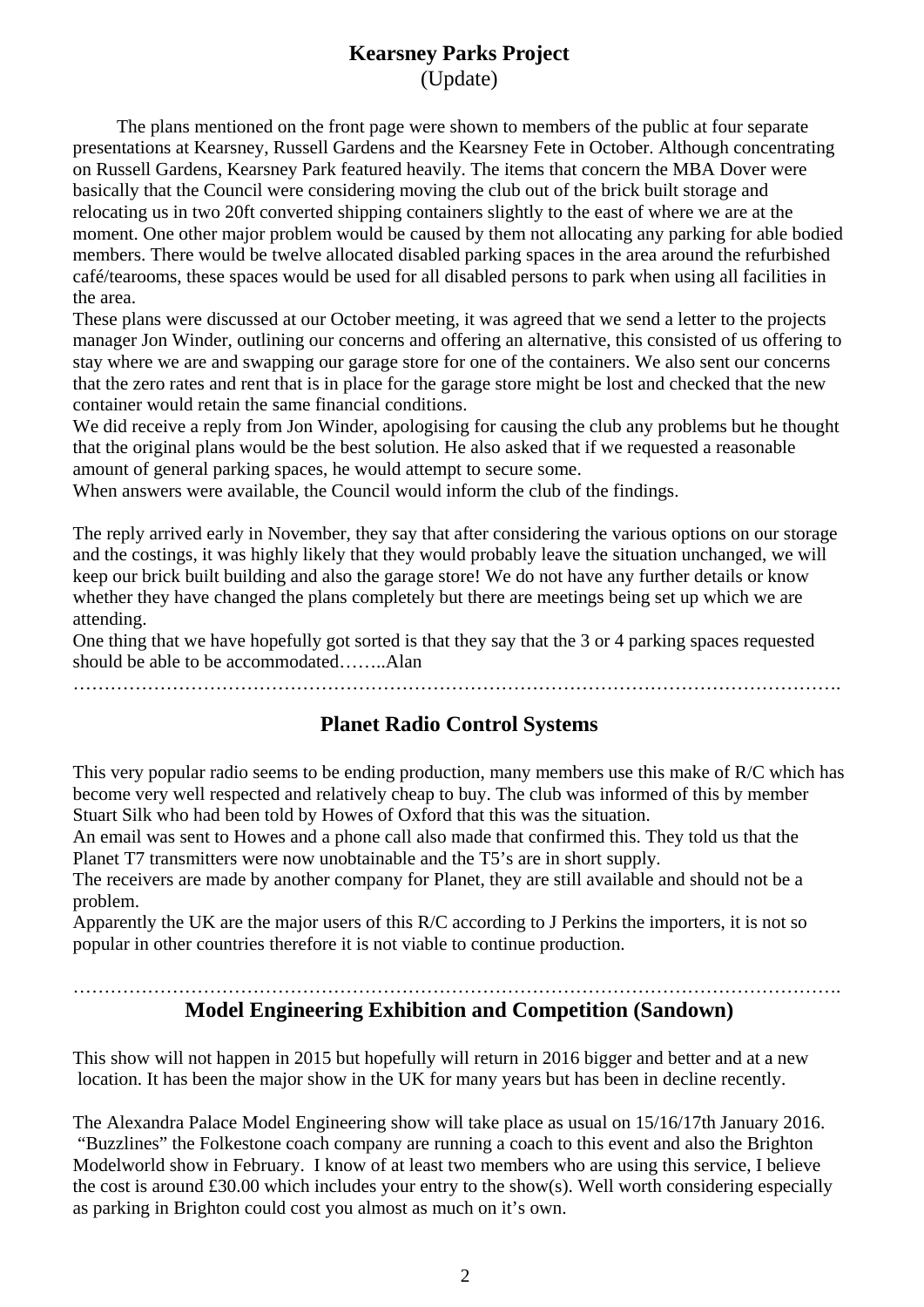## Regatta reports and outside events

At this time of the year, with all our local regatta's held, the club enjoys going to other events that are mostly organised by others, there was however one exception…..

#### **Sellinge Fete.**

For those who don't know where Sellinge is, its between Folkestone and Ashford in Kent, there used to be held a large steam engine fair in this village which some might remember.

Half the club chose to attend this fete with the "have a go boats" to support our scale secretary's niece who had organised it. Other members attended the Heron's open event at Herne Bay, unfortunately held on the same day. The Sellinge fete was a first for the club and after an early start for Peter and Len setting up the pond and gazebo's, the rest of the members arrived and set up the club display. We had an enjoyable day, the weather held and we made some cash for the sports and social club by donating the monies made from the "have a go boats" to them. The Herne Bay event we know was attended by at least five of the club, We were informed that Derrick Rudge was awarded the best visiting member award with his rowing Canoe and Rambo. We all extend our congratulations to Derrick for getting this award.

Some shots of the event. Below left our display set up with some of the crew.



The two lifeboats together one is 1/36th and the other 1/72nd. Ted's 1/72nd Severn Lifeboat alongside Kelvin's **Vortigern**  Just a tad out of scale but don't they both look good!



Left top.. Some of the crew all in blue! I think you will all agree that our set up is very professional and colour Coordinated.

Left lower….

We had a visitor! "Now what is this all about then?"

**Gru** looks at the boats!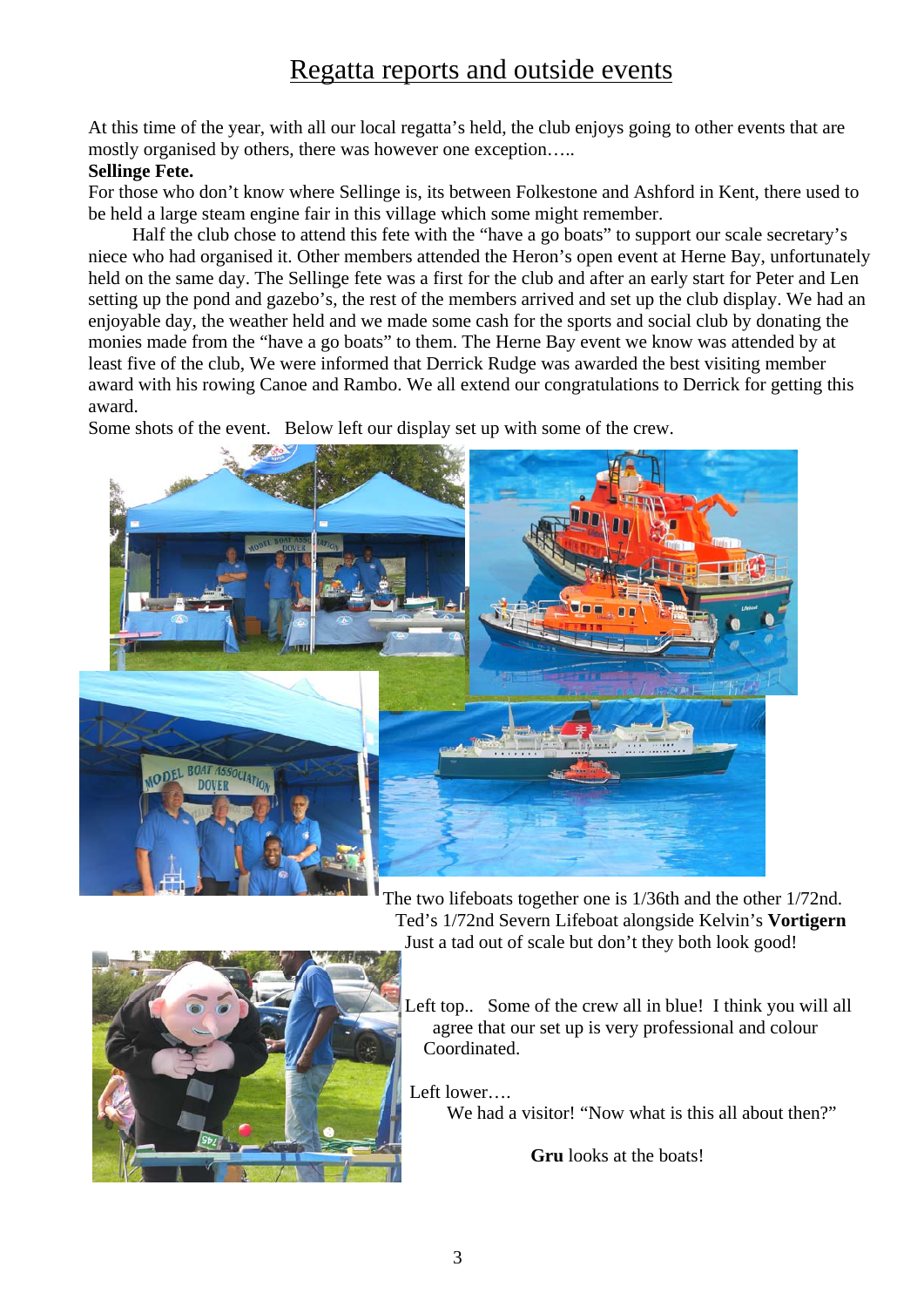## **Ramsgate Model Ships Rally September 6th.**

Just one week later saw us all at Ramsgate for their 29th Annual Ships rally, we were missing some of our regulars for this event due to holidays etc, but we still managed to fill the five tables that we ordered with models of all descriptions. As usual for this event it was a fine and sunny day, they have always been so lucky with the weather. The clubs attending were slightly down and some old faces were missing but the amount of models on display was again impressive. Ramsgate Vikings ran free sailing throughout the day apart from three



*The lovely blue tint to the water on the Westcliff pond can be seen in this photo (It's behind you! )* 

Club 500 races, these were quite well attended but due to breakdowns the last race was not so busy. None of our club entered these races, and to be honest, I forgot to bring mine along!

My trusty Seehund decided to blow a speed controller so it was left to me running the big Robbe XXI submarine which does go better on the slightly deeper water found at the Westcliffe pond.



**Our Display at Ramsgate** 

### **Southern Model Show Headcorn Airfield.**

This event is now well established at Headcorn Airfield and is a two day show. The model boats were again organised by Phil Knell and the Kent Model Boat Display Team. A "village" of model boating was arranged around a large display pool to the rear of the main trader display line, this pool was in action most of the time by the many clubs in attendance. Sadly, there was only one trader, Andy Griggs of Models By Design was there dealing with our branch of the hobby but Ian of Component Shop and Tony Mudd were selling items that we use on our models generally.

Our own display was two gala tents arranged in a line giving us a frontage of 12 metres, this sounds a lot but we have a member who uses quite a few metres on his own, but considering he transports much of it for us, he is forgiven!. The rest of the space soon filled up on both days with members models on display and quite a display it was, apart from the regulars we had two new submarine models on the Sunday exhibited by big Mark McLachlan, this Russian Typhoon model is big, black, and menacing. I cannot vouch for who was there Saturday as I was missing due to a previous engagement 45 years ago which needed celebrating!, however, I was told that as an active full size airfield, a Spitfire made a landing for fuel and a B25 Bomber made a fly past much to the delight of the crowds, well it was Battle of Britain day.

Sunday started well weather wise, nice calm conditions on the pool early before anyone was about, this resulted in some nice pictures being taken by Kim who was doing his usual report for Marine Modelling International Magazine. While this was going on Kelvin and Ted were rustling up teas and bacon rolls on our small stove, a welcome addition to our facilities. We did get a spell of quite heavy rain in the middle of the morning that threatened the show for a while but this fined away and we were able to continue.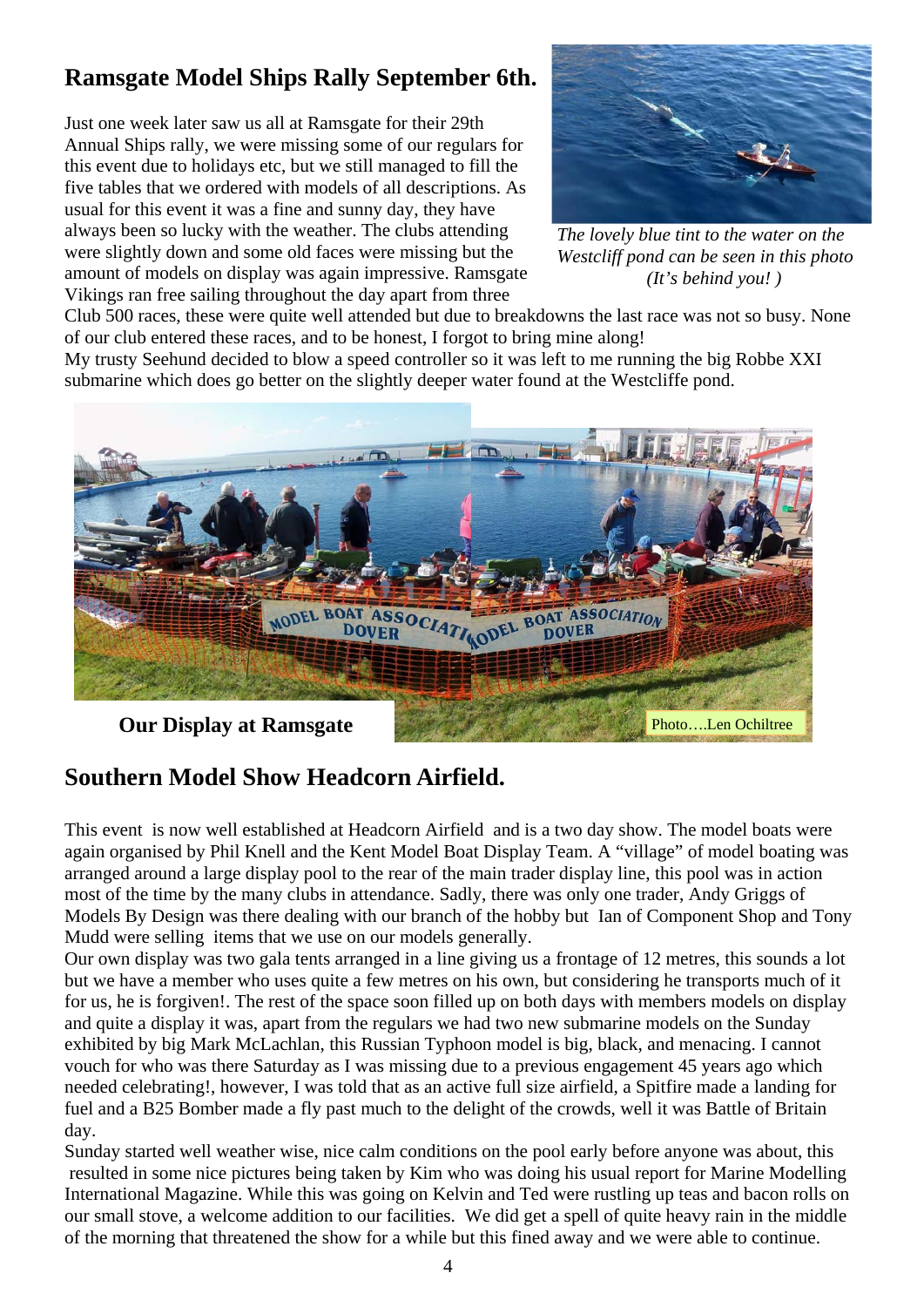#### *(Continued from page 4)*

Some notable models seen on the water at Headcorn were an impressive cruise liner By Paul Chilcott, this will be featured many times I am sure in the modelling press, how brave Paul was putting it in the water with all the others charging about, I did venture out with my submarine for a while but was unable to totally submerge out of trouble so I decided to bring her in but not before a tug ran over me! The very large flash steam boat by Ian Gerrard has now been converted to voice command! Ian tells the boat what to do verbally and this is converted to a radio command to operate, very very clever and Innovative. Ian later joined us to help find a persistent electrical fault on my lifeboat, we hope that we found the problem with the help of Ian.

As the weather improved we were able to get all the tents down dry after the event . They were soon in Neil's trailer and being whisked down to Kearsney for storage.





Thank you to the Kent Model Boat Display team for their invitation, and Neil for the transportation.

#### **A selection of Photos from Headcorn.**  Photos Len Ochiltree, Kim Belcher and Alan Poole.

### **Illuminated event October 16th.**

 October 16th was the date chosen for the second Illuminated event in the 2015 season. The evening soon got dark probably due to the overcast sky which soon produced quite heavy rain, those who arrived early got quite wet. During this rain only three boats were in attendance but soon other members joined us and eventually we had ten, this was a good number considering the weather.

Initially there was only Dave Cowlin with his old favourite dredger Admiral Day, Kelvin Castle